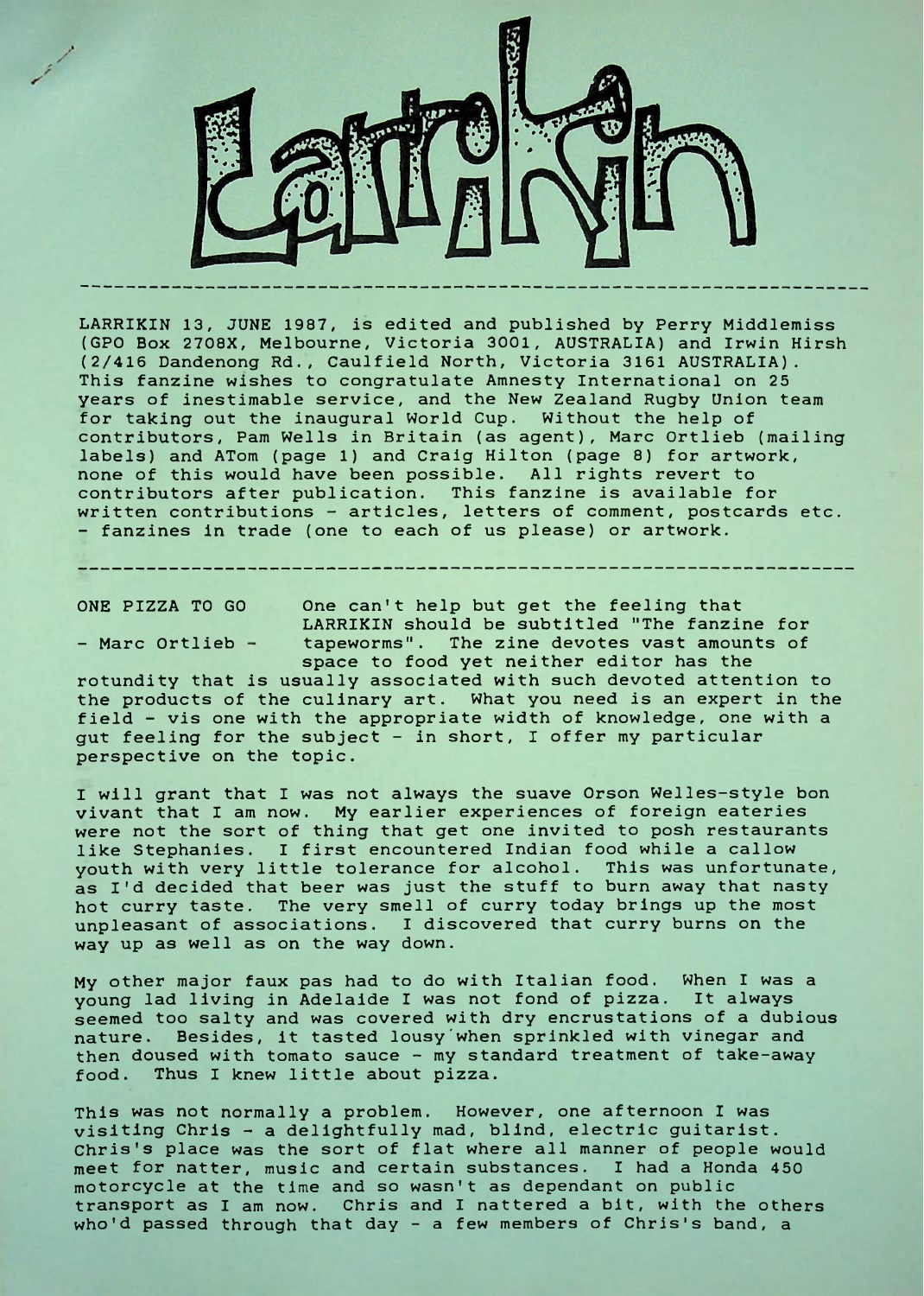couple of other musos and a gentleman who had provided a pleasant blend of Irish tobacco. It was the sort of afternoon that didn't seem to end until it did, and <sup>I</sup> had to get home to feed the cat.

As I was leaving, Chris asked me if I'd mind grabbing him something to eat. Having bloated myself on potato chips and chocolate-covered peanuts in the course of the afternoon, I had decided not to join Chris for dinner, but I was quite happy to collect the food for him. He directed me to the local pizzeria and gave me full directions for his pizza. <sup>I</sup> got the bike started and buzzed around. Watching the pizza-making process was fascinating - so many colours, so many smells and the way the bloke spun the pizza dough. I got quite caught up in the entire thing. Finally there was the large square pizza box and therein lay the problem. When my mind had registered the task I had been given, I'd made the connection "Take-away food equals fish'n'chips or hamburgers"; they all came in small easily stowed packages. Here <sup>I</sup> was now with a floppy box the size of a stack of record albums. <sup>I</sup> took it out to the bike, placed in on the pillion, and started to stretch an octopus clip over it to hold it in place. The box sagged alarmingly and the elastic strap dug deep into the cardboard.

The idea of carrying it the way I sometimes carried briefcase wedged between my stomach and the filler cap on the fuel tank didn't seem to offer a reasonable solution either. The lack of rigidity of the box was a problem and <sup>I</sup> had visions of the lid flying off and smacking me in the face. The problem still existed. What was needed was the sort of cognitive leap that Colin Kapp heroes always make in Unorthodox Engineer stories. The pizza box was the same size as a pile of record albums. record albums fitted neatly into my shoulder bag. I took the box and slid it vertically into my shoulder bag, jumped on the bike and, after the customary three attempts, the engine kicked into life and I shot back to Chris's place.

The getting of the pizza had taken me longer than I'd anticipated. I left the engine running, rushed up to Chris's flat, thumped on the door and, as he opened it, I thrust the pizza into his hands and said "Here you are. I've got to be going."

I was just dropping the bike into first when <sup>I</sup> heard an almighty scream and turned towards the flat. The door burst open and Chris came rushing out screaming "Ortlieb, you fucking idiot!" There, in his hands was the pizza box, with a disgusting mess of pizza crust, shrimps, anchovies, mushrooms and cheese all slumped down in one corner. <sup>I</sup> looked at it. He looked at it. We looked at each other and then broke into hysterical laughter.

I suppose you could call that a genuine learning experience. <sup>I</sup> have never carried a pizza on a motorcycle since. Indeed I didn't develop a taste for pizza until after giving up riding bikes. I'm<br>far more sophisticated now. I get Cath to go out for pizza. Since far more sophisticated now. I get Cath to go out for pizza. her parents are Italian she knows about that sort off thing.

LETTERS FROM OUR MATES (issue 11) - compiled by Irwin -

We rather expected Harry Warner, Jr would respond to John Foyster's column in LARRIKIN 11. We weren't disappointed.. .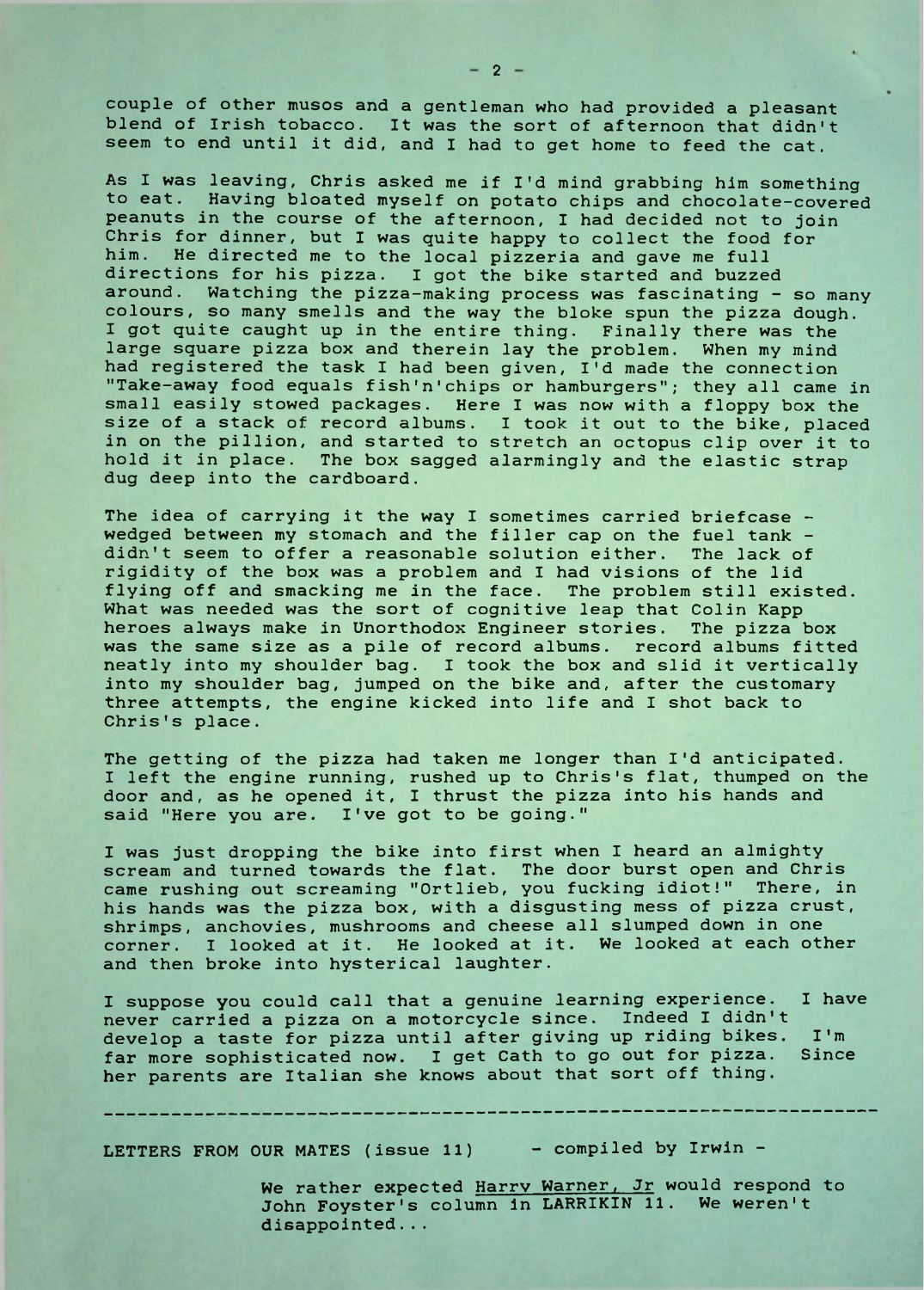I'm glad John Foyster escaped the attack by his books. A while back, there was a newspaper story about an elderly man who was critically injured in California. He lived in a hotel room which he had jammed with piles of books teetering almost to the ceiling in every empty space, and when a mild earthquake jolted the hotel, the books stopped teetering and started toppling over him. The last <sup>I</sup> heard, he was recovering but it was touch and go for a while. the once famous pianist-composer Alkan died when a bookcase toppled over onto him while he was pulling a large volume from it. In one way, I'm lucky because I'm such a clumsy fellow that my piles of books always start to fall over before they are high enough to hurt anything but my feet; if <sup>I</sup> could stack them up efficiently, <sup>I</sup> might be in danger myself. But I do worry about the danger that I'll someday be unable to enter one of the spare bedrooms where <sup>I</sup> stuff so much kipple because a bookfall has caused the door which opens inward to be blocked.

Would you believe that telephone answering machines are making some<br>people other than their manufacturers and sellers prosperous? I saw people other than their manufacturers and sellers prosperous? an advertisement on television the other evening for a cassette which contains seven allegedly funny recordings which you can dub onto your answering machine for the entertainment of people who call you. One is voices singing the start of Beethoven's Fifth Symphony, another is a takeoff on the introduction to each episode of The Twilight Zone, and the others seem equally irrelevant. The cassette costs \$13.95, if <sup>I</sup> remember correctly, and I assume it contains only the few minutes of material that.would fit seven messages onto answering machines.

> Falling stacks of paper is not something I'll have to worry about. Some years ago I helped out a friend who was setting up a second-hand bookshop, and cleared out a number of books. And since <sup>I</sup> won GUFF I've been going through my book and fanzine collections trying to work out what <sup>I</sup> really don't need and can be donated to the fan fund.

Linnette Horne wrote in defence of...

... telephone answering machines. They are just poor helpless pieces of office equipment who are just trying to do what they have been programmed to do. After all how would you like to be in their position, having to listen to some idiot babbling at them, then trying to adequately and clearly repeat their mumbles so that their owner can understand the message. An answering machine should be helped by being spoken to clearly and concisely for it to be used to its maximum efficiently. While some callers find the machines a nuisance they are of great use to the self-employed who do not have office staff. But this will only be so if they are used properly.

> I'm sure <sup>I</sup> use the machines correctly Linnette, but that still doesn't mean <sup>I</sup> have to like them. I pay my taxes according to the law, but that doesn't mean <sup>I</sup> like doing it. On a lighter note Angus Caffrey wrote with further details regarding his recent lack of written communication.

I haven't written to you because my el spiffo IBM golfball has gone on the fritz, ok? The first thing it did was drop the "E" from its repertoire, a fact <sup>I</sup> noticed only after typing out a videocassette label: "AN INTRVIW WITH SIMON D BAUVOIR". <sup>I</sup> bt Jan-Paul Sartr would hav bn right pissd off at that.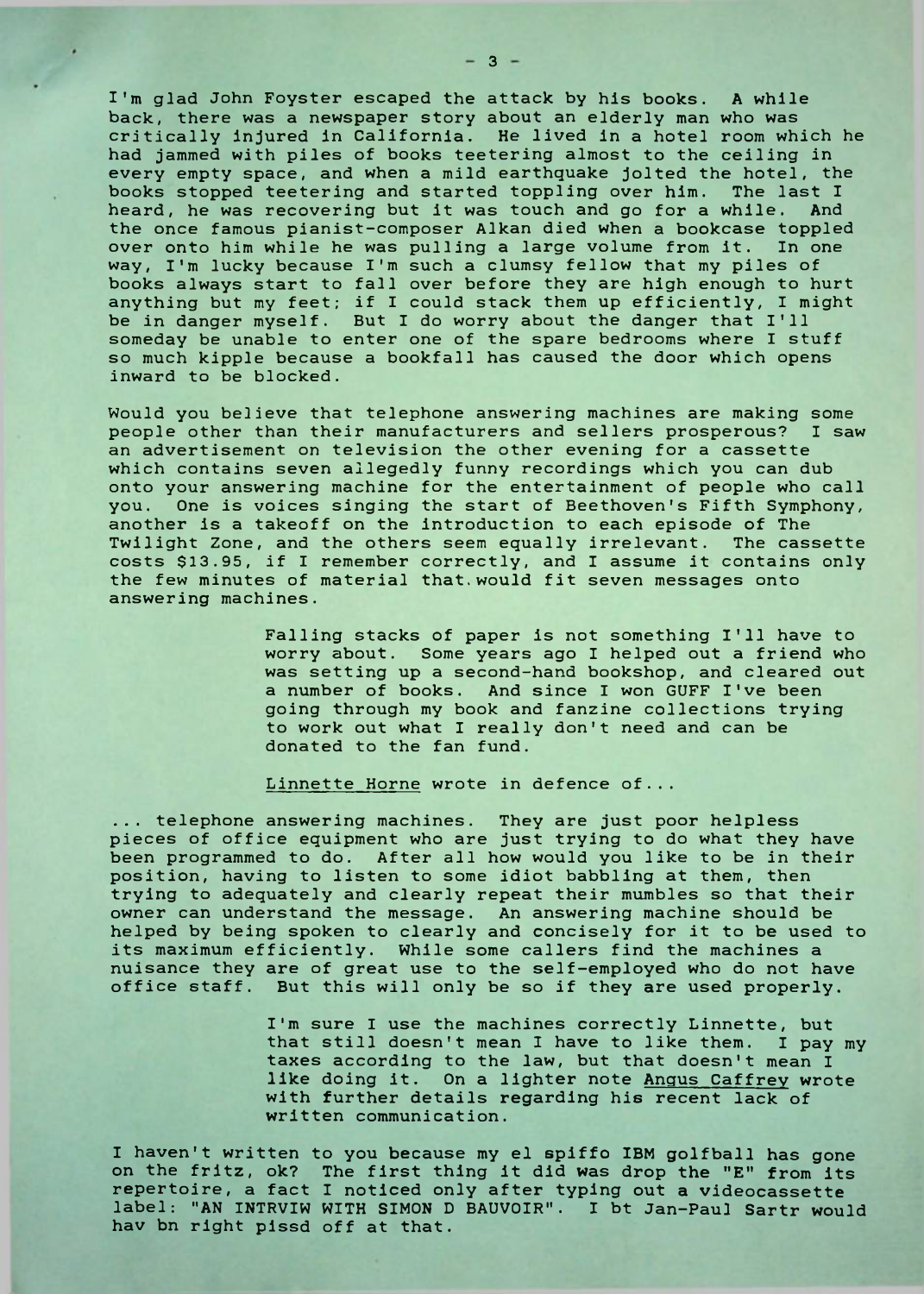The problem is my IBM now doesn't work at all. I'd never had any problems with it (except for the tab; when you pushed it the little golfball doova went sprzzzzzzzzzt and shot straight over to the other side of the carriage) until the "E" bailed out. <sup>I</sup> decided to fix the bastard myself. Not a good idea.

They make the damn things out of cast iron, really; it weighs more than I do, and balances upside down about as well. <sup>I</sup> got the bottom off and found an array of comb shaped doohickeys that keep the keys in line; the "E" had deftly slipped its moorings and was flapping ineffectually in the bowels of the monster. <sup>I</sup> gingerly undid the squitty little screws that hold down said doohickey. (Who does them up in the first place? Must have titchy fingers, whoever it is.) Then.... TWANG! The doohickeys are all spring-loaded, and are held in place by one another; when <sup>I</sup> released one, the one next to it shot across the room at half the bloody speed of sound, never to be seen again. <sup>I</sup> got the "E" back, but my handless fumblings had sent the "Y", "H" and "N" the way of all flesh. If you know anyone who wants an almost working el spiffo IBM for nothing send them around.

## Our last letter is from Richard Brandt:

Well, it's like this: I get LARRIKIN 11 out of my mailbox, and the first thing that leaps out to my eye is this Latin valediction. A hell of a note. Particularly that the first news I heard of this had to cross the Pacific to reach me. And here <sup>I</sup> thought <sup>I</sup> was cognoscent.

<sup>I</sup> didn't really know Terry Carr at all, when you come right down to it. Oh, <sup>I</sup> did chat with him back in Atlanta on Labor Day weekend but it was not to the point of our actually exchanging names or introductions. Mostly <sup>I</sup> recall the absolutely blind insensitivity of the nerd who was badgering an obviously tired, weary, worn-out, bleary, intransigent Terry, fresh from a night of partying, into signing the nerd's shopping-bag's-worth of books. Every one. After Terry had specified he'd sign a book. Then said nerd asked Terry if his picture was included in The Faces of Science Fiction (he obviously didn't have the common courtesy to <u>know</u> this before asking), and since it wasn't, asked Terry if he would contribute a self-caricature. William Gibson had done one, which was actually quite good, but the nerd kept asking Terry in spite of his plainly stated refusal. And so it goes. This is one reason my copies of Fandom Harvest and whatnot weren't autographed. Terry had the patience of the gods when it came to even the worst of his "fans", <sup>I</sup> suppose, but <sup>I</sup> wasn't going to try it.

I did send Terry all issues of my fanzine, and after the third or fourth, I got an envelope in the mail. From Terry Carr. Goshwow. It was a copy of some apazine he had done. Once <sup>I</sup> read it, <sup>I</sup> realized it was a few years' vintage. No written word accompanied this offering. But the message as I took it was this: I'm really swamped so <sup>I</sup> can't give you a direct response to the fanzine you sent me. But by all means keep sending them.

This was the kind of oblique contact with someone <sup>I</sup> admire greatly that makes my day. Or week. Or month. Or whatever. Terry's opinion was of course one <sup>I</sup> valued highly, and merely the knowledge that my mailings to him weren't disappearing into a void, but were being acknowledged in some way, gave me a surreptitious thrill.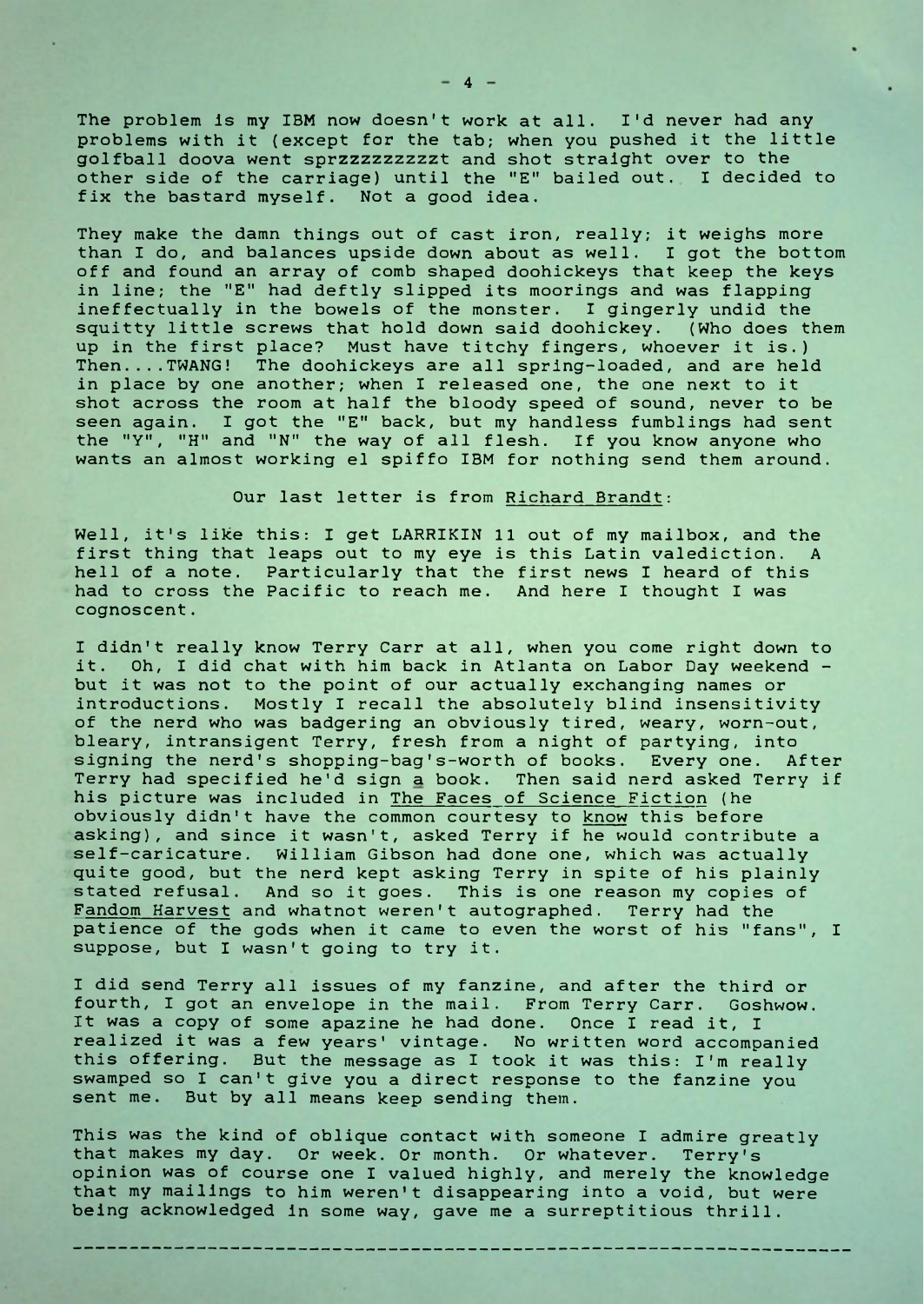I LOVE THE SMELL OF LARRIKIN Once I was the sort of person who<br>IN THE MORNING Tushed for the mail at the earlies rushed for the mail at the earliest opportunity; whether it was - John Foyster - delivered at home or to a Post Office Box <sup>I</sup> could not put off my

assault on the various bits of paper which flowed in.

No longer! It's all part of the move to Adelaide, which has located where <sup>I</sup> live, where <sup>I</sup> work, and the Norwood Post Office in an arrangement by no means conducive to postal rapine. If <sup>I</sup> want to, <sup>I</sup> can collect mail at the box during my lunch hour, but that doesn't leave much time for anything else. Besides, I can fit in mail collection another way.

Having an hour to eat does produce other problems, and my attempt to offset those includes what <sup>I</sup> laughingly describe as jogging. In the mornings <sup>I</sup> labour up and down one section of Osmond Terrace, keeping my mind on the job of Getting Fit by staring at the ground (and thus avoiding seeing the grandfathers with walking-sticks who flash by me in their morning ambulations). After a little while I get rather tired and decide to stop. It has proved to be a good idea to do this near the Norwood Post Office, because that way <sup>I</sup> can collect the previous day's mail, which <sup>I</sup> will glance at as I walk back home, and after that over breakfast.

You will recall that <sup>I</sup> have mentioned getting tired: <sup>I</sup> also get hot from all this violent exercise, and as a consequence sweat just a little. A further consequence is that this stuff drips off me as I walk back home often, as you will by now have guessed, over the mail. The sopping wet bills and advertisements seem to me to have been treated about right, but even fanzines can benefit from this slight lubrication. A few drops of sweat sprinkled over LARRIKIN seem to - well, if not freshen it up, at least give it a bit of a tang. And so <sup>I</sup> arrive home, laden down with wet bills and smelly fanzines. It still makes a good start to the day - better than reading newspapers (another vile habit I've managed to shake off).

AT THE ZOO For some time now Marc and Cath Ortlieb have been members of Friends of the Zoo, a group designed to - Irwin - provide a touch more financial support for Melbourne's zoo than normal admission provides. One

of the main advantages of the group is that its members are allotted special times when they are the only people allowed in the zoo. Someone once asked what was the advantage to that, seeing that special times are always very early in the morning, prior to the normal public opening times. "Well," replied Marc, "the more people there are, the more inhibited the animals get."

I'm not a member of FOTZ, but <sup>I</sup> can certainly appreciate Marc's point. Last Christmas Day Wendy and I organised a group of our jewish friends to spend the day at the zoo. It was great. It was fantastic. It was empty. Except for a few like-minded people we were the only ones there. We didn't have to wait for someone to move on for us to get a good view of the exhibits. And subsequently we never felt any pressure to move on to allow others the chance for a better view.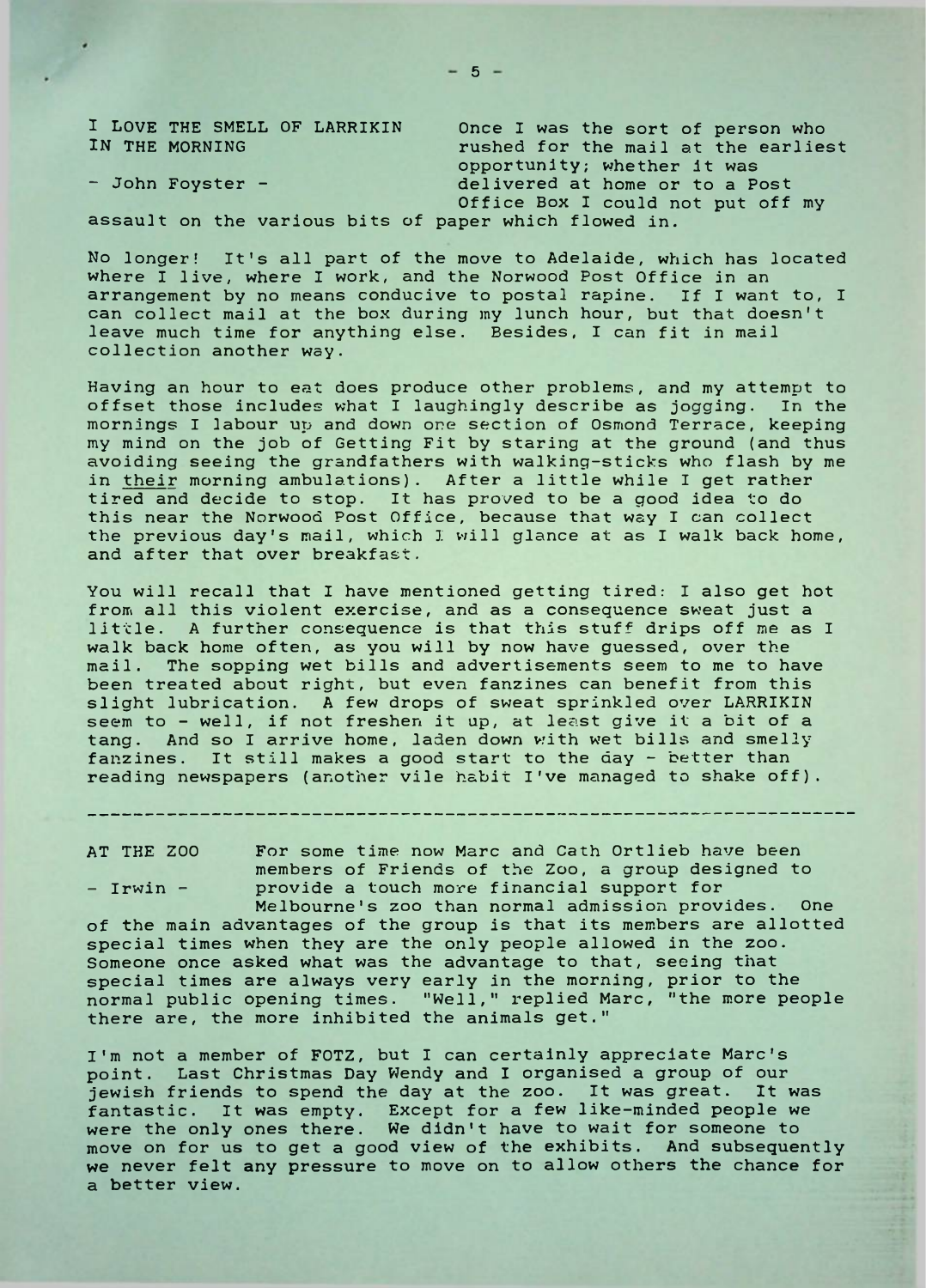This advantage was driven home just a few days after our visit. We were talking to Mark Loney and Michelle Muijsert who had just been.

"Wasn't the butterfly enclosure great?" we excitedly asked.

"Don't know. There was a big queue waiting to get in, and we didn't feel like joining it."

"Oh..." was all we could reply.

<sup>I</sup> tend to have mixed feelings towards zoos. Intellectually <sup>I</sup> know that when the day comes a zoo isn't going to hold off the extinction of any species; an oft-mentioned justification for their existence. Placing animals in restrictively small spaces, not allowing then the opportunity to use their wits to gain their food, is not what is needed, as shown by the lack of success in trying to mate animals held in captivity.

On the other hand I've never come away from a zoo with anything less than the feeling that my time there was well worth while. I enjoy watching animals from a close range. To just be there and be able to concentrate on each individual animal is a fascinating experience. And I know that I'm far more aware of the need to maintain this world's natural heritage because <sup>I</sup> have zoos to visit, and the textual opportunities they offer.

More recently Marc and Cath's involvement with FOTZ gave them the idea of getting together a group of Melbourne's fans to sponsor an animal, with our money going directly towards the maintenance of the particular animal of our choice. I like the idea and indicated to Marc and Cath that <sup>I</sup> wanted to be involved in the scheme.

That night <sup>I</sup> mentioned the idea to Wendy, and my sister Anouk, and my mother who were visiting. We all thought the idea had merit.

"How much does it cost?" asked Wendy.

"I don't know, but <sup>I</sup> guess it depends on what animal is being sponsored. A bird wouldn't require the same level of upkeep as a lion or tiger or bear."

"Oh my," Wendy added, naturally.

"Do they have any particular animal in mind?" my mother asked.

"I'm not sure," and from there we started tossing up ideas for which animal we'd like to sponsor. We each had our particular favourites.

"Hey," screamed Wendy, "we could sponsor a butterfly!"

"Yea, <sup>I</sup> can see us now. We walk into the enclosure, point to a certain butterfly and say 'That's ours.'"

"And given the lifespan of insects," pondered Anouk (a recently graduated Biological Scientist, so she Pondered with Authority), "two days after you send in your money, they'll have to send you a refund."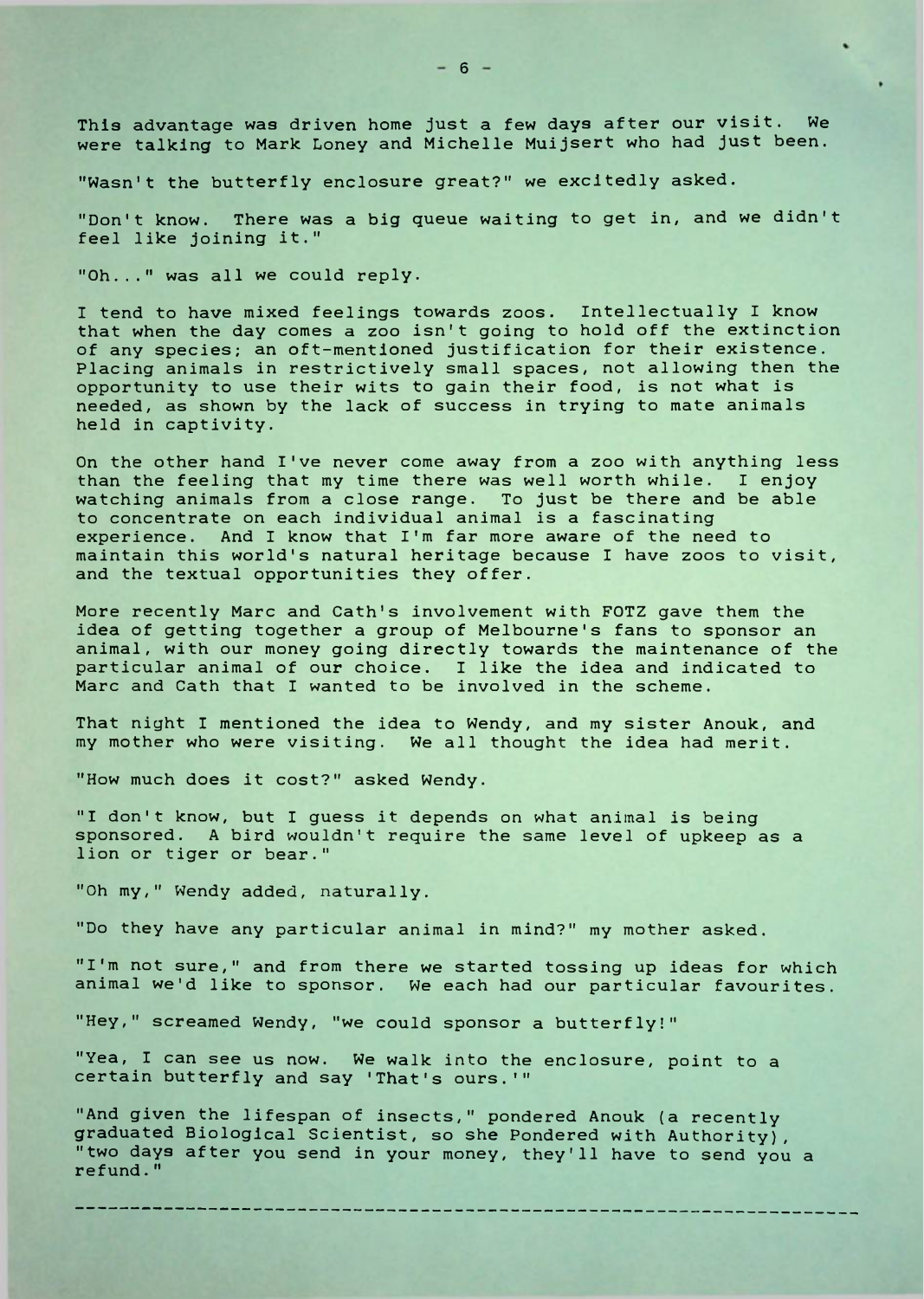ADJUSTMENTS/ADJUST ME For non-Sydneyites, what follows are a few random observations on the differences - John McPharlin - between Sydney and some other places I have been.

If you are walking along any of the main streets of Canberra after dark and you encounter more than eight people, you know it must be late night shopping. Imagine then the shock to my system when <sup>I</sup> moved up to Sydney, just before Christmas 1984, after nearly two years in Canberra. On my first day in my new job (in the city centre), I decided to spend my lunch time doing a little window shopping. I soon learnt a few facts of life, specifically that the Sydney pre-Christmas crush is one of the most aggressive mobs in the world: consumerism with its gloves off. You stand on a street corner, waiting for the 'walk' light to go green. When it does, the crowd on the opposing corner comes across the street at you in a solid mass of flesh. No gaps are offered and no quarter is given. <sup>I</sup> quickly came to understand that assuming a defensive position (eg doubled up on the ground protecting my privates) is instantly recognised as a sign of weakness and pounced upon. Survival lies in remaining upright and then, when you are almost in contact, turning roughly side-on and dropping your leading shoulder: either they open up a gap for you or you bump 'em hard in the chest and knock 'em flat on their back (as they say on the Pink Floyd record: "good manners darnt cost nuffink, do they?").

My favourite picture palace is currently the Stanmore Cinema Centre. Years ago it may have been a big cinema, but by the time <sup>I</sup> got to Sydney it was a modern twin. Subsequently the bigger of the two auditoriums (auditoria?) was split into two, so there are now three and the previously smaller one is now the biggest. The S.C.C. is the only multiple screen complex I've ever been to where they schedule all three films to start at exactly the same time. <sup>I</sup> suspect that this is because the new walls are just a bit on the cheap and thin side and an early audience's enjoyment might be a tad diluted by the noise of a herd of hoons entering or leaving the theatrette next door.

My favourite night is Tuesday and my fave session is the last one (9:30). This is half-price night and the last session always seems to attract the biggest bunch of hoons, animals and candidates for retro-active abortion that <sup>I</sup> have ever seen. By 9:15 the foyer is shoulder to shoulder with a seething mass of humanity, all too few of whom have more than a nodding acquaintance with a bar of soap. They must realize that they will not be let upstairs until the patrons from the previous session have made their escape. However, in their keenness to get a good seat, they form a tight knot at the bottom of the stairs and, intentionally or otherwise, they do everything short of linking arms to slow down the egress of the crowd from the preceding session. Usually I've worked late, so I'm still on my way home (the bus stop is right outside the front door) and <sup>I</sup> have my genuine vinyl, junior executive briefcase with me. This provides me with a clear advantage, since not only does it act as a knee and groin protector, dextrous use also turns it into a battering ram of considerable "persuasion". My briefcase technique was honed by having to deal with the hordes which team out of Wynyard Station and up George Street during the 8:30 weekday morning rush. Twelve months of fighting my way down George Street against the tide and then fording the mouth of the mighty Wynyard river gave me better hand-to-hand combat training than a couple of years of C.M.F. and S.C.A. combined. "I'm so sorry", I would say as some